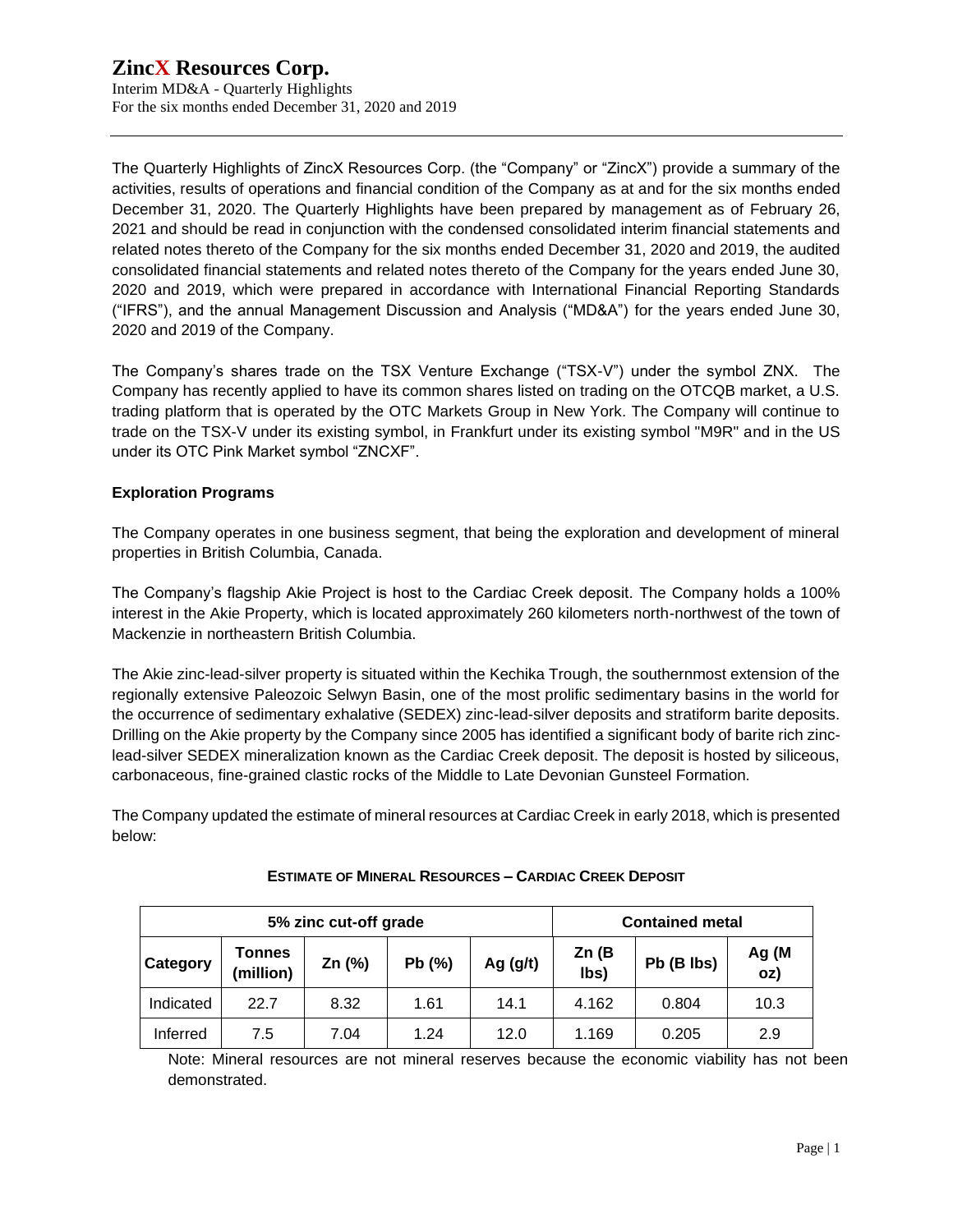The updated mineral resource estimate was prepared by Robert Sim, P.Geo with the assistance of Bruce Davis, FAusIMM. Mr. Sim is an independent Qualified Person within the meaning of NI 43-101 for the purposes of mineral resource estimates and was responsible for the 2008 maiden resource and the 2012 and the 2016 updated mineral resource estimates.

The updated mineral resource estimate and the results of a Preliminary Economic Assessment ("PEA") for the Cardiac Creek deposit were filed in a report entitled "*NI 43-101 Technical Report Akie Project British Columbia, Canada*" with an effective date of June 20, 2018 and report date of August 1, 2018. The report can be found under the Company's profile at [www.sedar.com](http://www.sedar.com/) and on the Company's website, www.zincxresources.com.

The Kechika Regional Project consists of 11 properties including the Mt. Alcock, Bear & Spa, Pie, Yuen, and Cirque East properties that extend northwest from the Akie property for approximately 140 kilometres along the strike of the highly prospective Gunsteel Formation shale. The Gunsteel Formation shale is the main host rock for known SEDEX zinc-lead-silver deposits in the Kechika Trough of northeastern British Columbia.

The Pie, Yuen, Cirque East properties (known as the "Pie Properties") are the subject of a joint venture arrangement with Teck Resources Limited ("Teck") and its JV partner, Korea Zinc Co., Ltd. ("Korea Zinc") to jointly explore the Pie Properties on a 49%-51% joint venture basis, with Teck acting as the operator. Teck and Korea Zinc acquired 51% interest in the Pie Properties by incurring cumulative aggregate exploration expenditures of \$3,500,000 by December 31, 2017.

# **Overall performance**

#### **2021 Exploration Program**

#### 2021 Akie Drilling Program

Planning for the Company's 2021 drill program on the Cardiac Creek Zn-Pb-Ag deposit has been initiated.

The 2021 drill program will consist of three holes totalling approximately 2,000 metres of drilling with a primary objective of acquiring mineralised drill core sample material for advanced metallurgical testing. The holes will target specific areas of the deposit to provide material representative of the deposit across its strike and width. This material will be used to further investigate the metallurgical response of the mineralisation with a focus on enhancing the recoveries and boosting concentrate grades for both zinc and lead; using state-of-the-art metallurgical testing facility owned by Tongling Non-Ferrous Metals of China (Tongling).

ZincX Resources will manage the drill program on behalf of Tongling. It is anticipated that Tongling will send a technical delegation to visit the project site and provide expertise and guidance with respect to the drilling program and subsequent metallurgical test program. The Company will maintain a strict, industry standard QA/QC program that will involve a series of pulverized blanks, duplicate samples and independently prepared laboratory standards. The blanks, standards or duplicate samples will be inserted into the sample stream at intervals of every 10 samples. The assay lab will also apply their own QA/QC procedures by systematically inserting standards, blanks and duplicates into sample batches.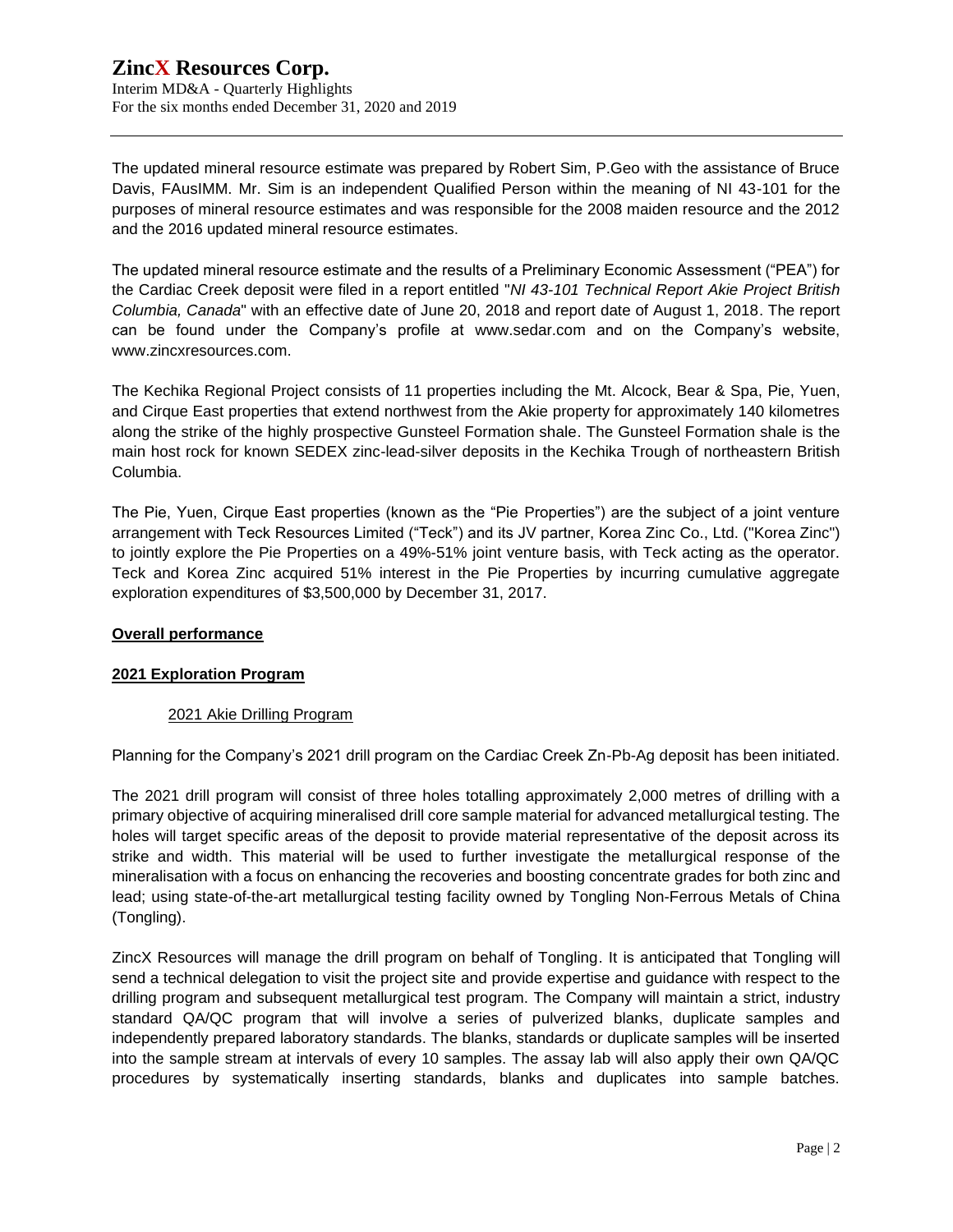Interim MD&A - Quarterly Highlights For the six months ended December 31, 2020 and 2019

Approximately 10% of all the samples submitted to the assay lab will be forwarded to an accredited referee lab for check assay purposes.

The Company anticipates a late May to mid-June start up and the program, as currently planned, is expected to have a 4 to 6 week timeframe from start to finish.

## **2020 Exploration Program**

## 2020 Akie Drilling Program

On June 25, 2020, the Company announced that it had revised the 2020 plan for exploration on the Akie Property. Because of the risk of potential COVID impact on the exploration program, the Company and strategic partner Tongling Non-Ferrous Metals of China (Tongling) have agreed to defer the planned drilling and subsequent metallurgical testing program until the 2021 exploration season.

As plans developed for the 2021 exploration season, the Company continued its ongoing geological interpretation of the Akie Property and continue to develop and enhance the Cardiac Creek deposit model. This work will generate additional expansion targets both along strike and at depth of the deposit as well as evaluate other new and key target areas across the Akie property; including the NW Extension, North Lead Zone, the recently discovered extensive Ag-rich Sitka Zone and the historical South Zinc Anomaly.

## 2020 Field Exploration Program

On July 30, 2020, the Company announced that due to concerns regarding access constraints and logistical limitations imposed on contractors and the local communities as a result of the Covid-19 pandemic it was decided to defer the 2020 field exploration program at the Akie property. The Company will focus on preparation for the Akie drilling program in 2021. The Company continues to be in regular dialogue with strategic partner, Tongling, about the successful execution of next years' drilling program.

The planned field exploration program would have involved the continued evaluation of the Sitka Zone located along the eastern edges of the Akie property. Infill soil sampling was planned in order to fully define the extensive open-ended 1,400 metre long Sitka Ag soil anomaly and continued resampling of the 2018 Sitka drill core would have expanded upon the known extent of this anomaly at depth. The soil sampling program was to be conducted in conjunction with detailed structural mapping on important structural targets identified during the geo-structural interpretation using satellite imagery by Murphy Geological Sciences in 2017. A focus was placed on the highly prospective area from the Cardiac Creek deposit extending 4 kilometres to the northwest to the North Lead Anomaly where drilling has encountered extensive mineralisation at depth. Other areas of interest on key regional properties such as Mt. Alcock and Yuen North were also considered.

# Kechika Trough Target Generation

Another core objective of the Company has been to unlock and maximise the value of its extensive Kechika Trough tenure holdings which stretch 140 strike-kilometres north of the Akie property.

The Company previously completed a massive digital compilation program incorporating data from 35 years of mineral exploration conducted in the Kechika Trough. The digital information was captured at property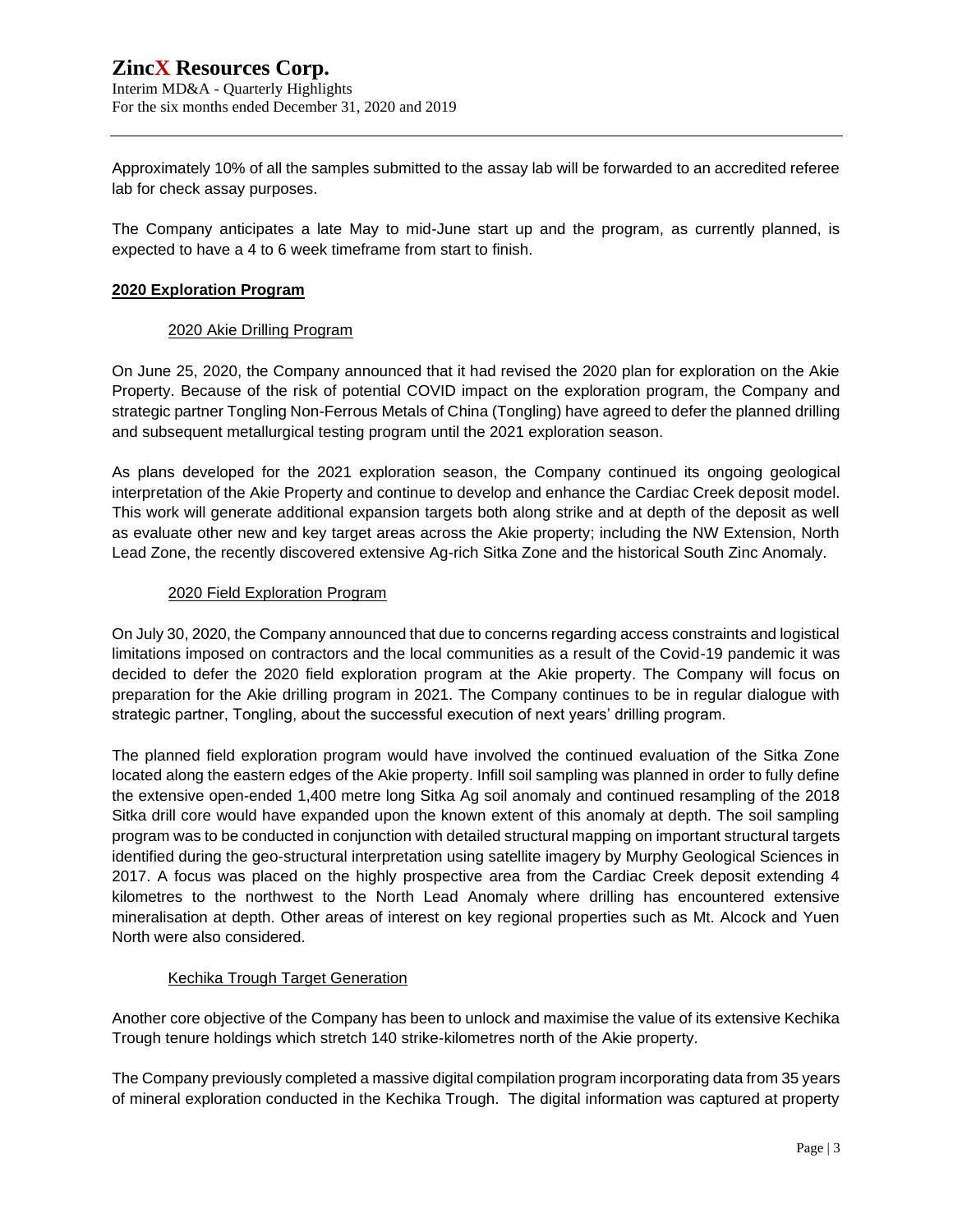to regional scales; and includes drilling, geological, geochemical and geophysical data. The historical data has been merged with the Company's recent exploration data to form a comprehensive digital record. The ability to access, display, layer, and analyze multiple datasets at both the property and regional scales, using modern GIS software such as ArcMap and QGIS, is a tremendous tool to increase the chances of exploration success that was unavailable to historical workers. Currently, the database exceeds 155 GB in size and includes over 1,250 rock samples,1,775 silt samples, 24,000 soil samples, and 13,875 meters of drilling. Collectively this work represents in excess of \$7.3 million dollars in historical exploration expenditures.

The Company has focused primarily on its flagship Akie property but has completed targeted exploration on several of the Kechika Regional properties, including geological mapping, geochemical sampling, and a detailed, high-resolution airborne Versatile Time Domain Electromagnetic (VTEM) geophysical survey. In 2015 airborne gravity gradiometry (AGG) was completed on the Yuen North and Mt. Alcock properties. A complete high-resolution satellite geo-structural analysis of the Kechika Trough across all the Company's mineral tenure was completed in 2017 and 2018. This analysis has greatly aided the knowledge and understanding of the architectural framework of the Kechika Trough; and the structural repetition of the key Gunsteel Formation.

Recently the Company completed a district wide reinterpretation of the geology incorporating both historical and recent geological mapping efforts combined with the high-resolution satellite imagery. This dataset coupled with the geophysical and imagery datasets will form the basis of the ongoing geological modelling. Detailed analysis has now commenced using the integrated database to interpret, model and ultimately prioritize areas of interest for further exploration. Work will continue to synthesize and evaluate the historical data in the context of modern geological, geo-structural and airborne surveys to aid in the definition of new exploration targets. Exploration planning is underway for targeted follow-up mapping, sampling and drill testing of targets.

# **Permitting**

The Company has been advised by the Ministry of Energy, Mines and Petroleum Resources that the four Kechika regional drill permits on the Pie, Yuen, Mt. Alcock, and Kechika North properties have been renewed for an additional 5-year period, until November 28, 2025. Drilling on these properties had previously been permitted with a renewal occurring in December 2015, extending the expiry date until December 31<sup>st</sup> 2019.

These drill permits cover high-priority drill-ready targets on the largest tenure holdings within the Kechika Trough and will allow additional drill testing to take place at a measured pace as new anomalies are identified and confirmed as drill targets.

# **2019 Akie drilling program**

The 2019 exploration program was designed to achieve several key objectives including: additional close spaced drill intersections within the current resource model, extend the high-grade core of the Cardiac Creek deposit, and collect geotechnical and structural data. To achieve these objectives, the Company completed 4 HQ diameter diamond drill holes totaling 2,347 metres. A brief summary of the 2019 drill program is provided below.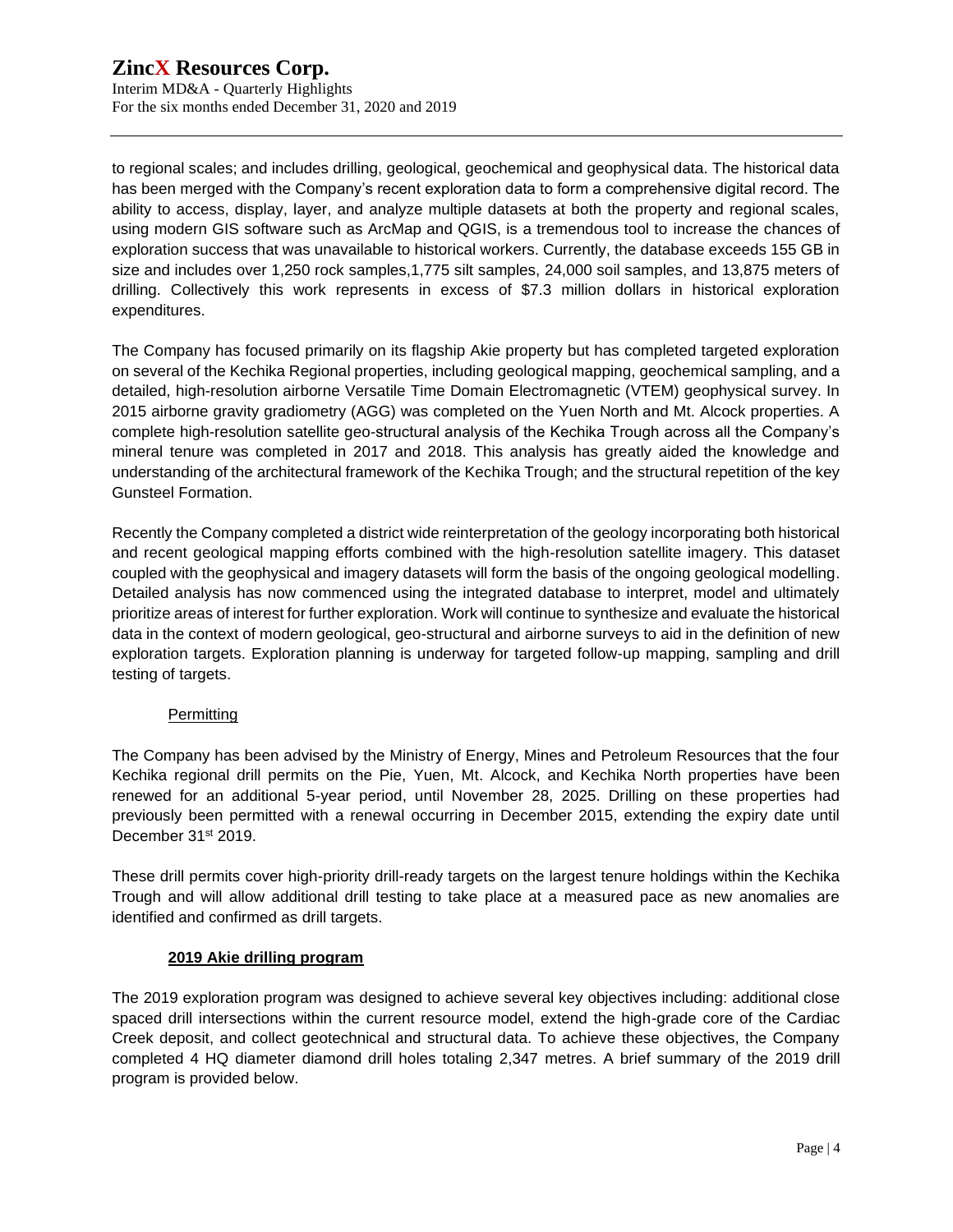The 2019 drill program returned impressive results characteristic of the high-grade core. Hole **A-19-153** returned an intercept of 30.14 metres (true width) grading 13.78% Zn+Pb, and 19.7g/t Ag that includes a high-grade core interval of 22.99% Zn+Pb, and 30.1g/ Ag over a true width of 9.44 metres. Hole **A-19-154** returned 8.30% Zn+Pb and 13.3 g/t Ag over a true width of 19.50 metres including 10.25% Zn+Pb and 15.4 g/t Ag over a true width of 11.97 metres. Along the southeast edge of the high-grade core **A-19-151** returned 16.37 metres (true width) grading 9.77% Zn+Pb and 15.5 g/t Ag. Higher-grade intervals are present including 10.74% Zn+Pb and 16.74 g/t Ag over a true width of 14.24 metres. Significant results from the 2019 drill holes are tabulated below.

Geotechnical and structural data was collected from all the 2019 drill holes above, throughout and below the Cardiac Creek Zone. The data collected would be directly applicable to any future engineering studies or design as related to the proposed underground program.

On November 14, 2019, the Company received a new permit approving a geotechnical drill program on the Akie Project designed to provide critical site-specific engineering data to confirm site selection for mine infrastructure including the mill, powerplant/maintenance, camp, and tailings sites identified in the Company's 2018 independent Preliminary Economic Assessment ("PEA") report on the Cardiac Creek deposit. The drilling will collect lithological and soil data, hydraulic and conductivity data and provide samples for laboratory testing of material and strength characteristics and water quality samples to support ongoing baseline environmental programs.

| <b>Drill Hole</b> | From (m) | To(m)  | True Width (m)* | Zn (%) | Pb (%) | Ag $(g/t)^{t}$ | $Zn+Pb$ (%) |
|-------------------|----------|--------|-----------------|--------|--------|----------------|-------------|
| A-19-150          | 480.75   | 537.14 | 38.18           | 6.14   | 1.15   | 10.8           | 7.29        |
| <b>CCZ</b>        | 490.89   | 537.14 | 31.38           | 7.20   | 1.38   | 12.4           | 8.58        |
| including         | 502.31   | 537.14 | 23.68           | 8.40   | 1.64   | 14.0           | 10.04       |
| including         | 502.31   | 518.45 | 10.94           | 10.85  | 2.23   | 16.9           | 13.08       |
| A-19-151          | 560.00   | 608.80 | 30.85           | 4.91   | 0.98   | 9.7            | 5.89        |
| <b>CCZ</b>        | 568.42   | 594.40 | 16.37           | 8.10   | 1.67   | 15.5           | 9.77        |
| including         | 571.15   | 593.75 | 14.24           | 8.88   | 1.86   | 16.7           | 10.74       |
| including         | 575.75   | 591.50 | 9.91            | 9.09   | 1.98   | 17.9           | 11.07       |
| <b>FW</b>         | 603.30   | 608.80 | 3.51            | 2.70   | 0.45   | 5.0            | 3.15        |
| A-19-153          | 443.00   | 532.50 | 50.71           | 7.93   | 1.44   | 14.2           | 9.37        |
| <b>CCZ</b>        | 454.00   | 507.25 | 30.14           | 11.47  | 2.32   | 19.7           | 13.78       |
| including         | 466.78   | 507.25 | 22.93           | 14.29  | 2.95   | 24.1           | 17.24       |
| including         | 480.75   | 506.59 | 14.65           | 16.20  | 3.39   | 27.0           | 19.59       |
| including         | 490.00   | 506.59 | 9.41            | 19.22  | 3.77   | 30.1           | 22.99       |
| FW                | 518.82   | 532.50 | 7.81            | 6.56   | 0.25   | 11.8           | 6.81        |
| A-19-154          | 349.03   | 425.67 | 24.32           | 5.78   | 1.10   | 11.3           | 6.88        |
| <b>CCZ</b>        | 349.03   | 410.50 | 19.50           | 6.96   | 1.34   | 13.3           | 8.30        |

This program could be completed over a 6 to 8 week period at the start of an exploration season and would run parallel with the Company's ongoing exploration drilling programs on the Cardiac Creek deposit. The new permit is valid until November of 2022.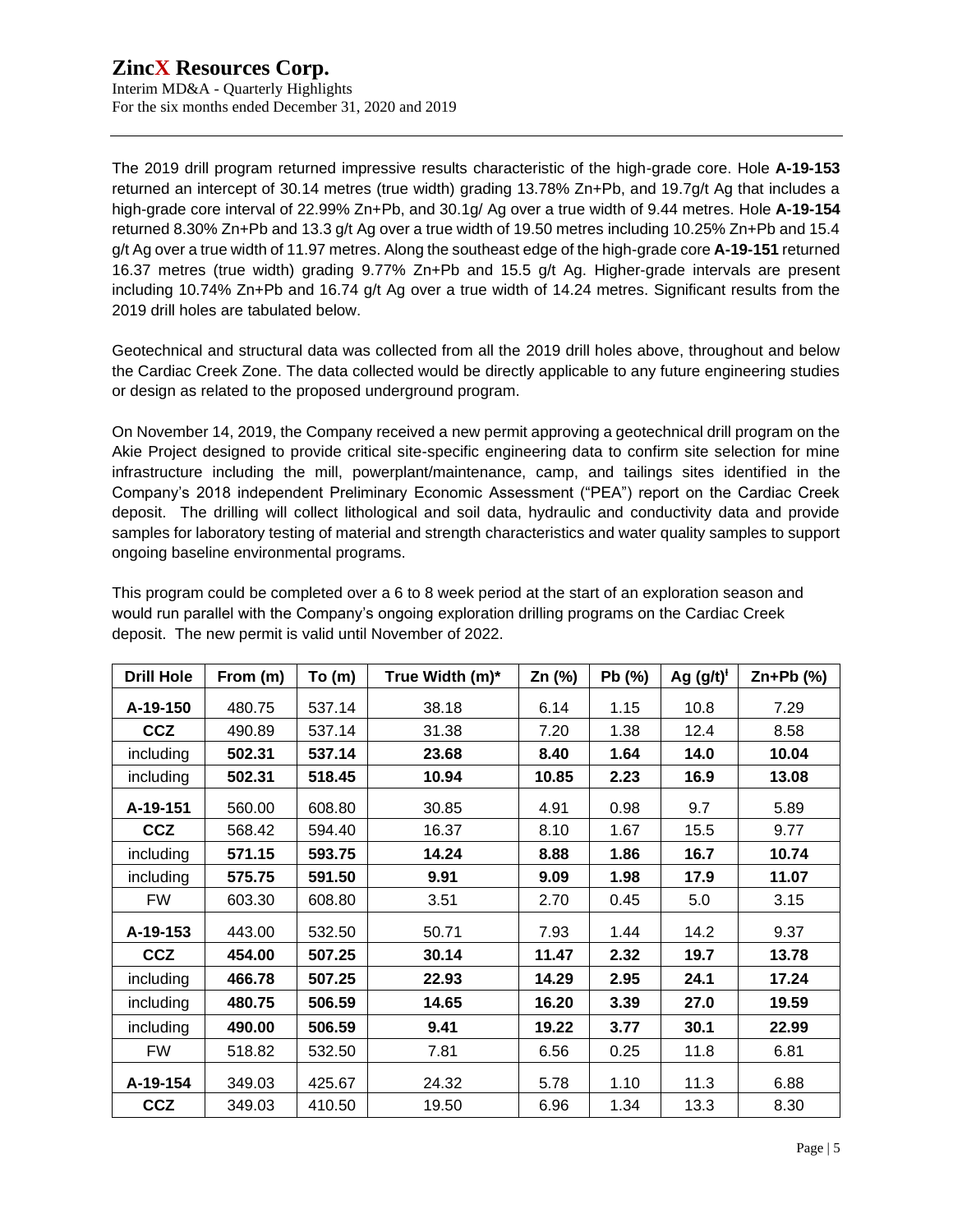Interim MD&A - Quarterly Highlights For the six months ended December 31, 2020 and 2019

| $\cdots$<br><b>Including</b> | 353.19 | 390.91 | 1.97           | 8.56  | .69  | 15.4 | 10.25 |
|------------------------------|--------|--------|----------------|-------|------|------|-------|
| $\cdots$<br><b>Including</b> | 353.19 | vı.    | 770<br>. . 1 0 | 10.55 | 2.06 | 18.5 | 12.61 |

(\*) The true width in metres is calculated utilising the Geovia GEMS software package. The orientation of the mineralised horizon is estimated to have an azimuth of 130 degrees and a dip of -70 degrees. (CCZ) = Cardiac Creek Zone; (HW) = Hangingwall Zone; (FW) = Footwall Zone; (MS) = Massive Sulphide. (Ɨ) Ag values below detection were given a value half of the detection limit for the purposes of weighted averaging. Hole A-19-152 was abandoned due to excessive deviation and restarted as hole A-19-153.

# **Exploration Objectives**

## Akie Project:

- Continue definition drilling to expand the known extent of the Cardiac Creek deposit; update the current geological and resource models to NI 43-101 standards with all new drill results. Continue to examine trade-off studies to enhance the PEA including additional metallurgical lab testing and targeted geotechnical data acquisition to improve understanding of mine design parameters used in the PEA.
- Continue to evaluate outlying coincident geological/geophysical/geochemical targets for drill target definition.
- Continue to refine the design and costs of the planned underground exploration program. The underground exploration permit remains in good standing until December 2020. The underground exploration program was conceived in order to allow tightly spaced infill drilling from an underground decline in order to upgrade the current mineral resource to the Indicated and Measured levels of confidence. This would provide sufficient data for a pre-feasibility level of economic assessment of the ore body to be completed and investigate future viability of bulk sampling and mining. The Company is currently working on a new and updated underground permit application to extend the duration date of the existing permit to 2025.
- Continue environmental baseline sampling as required to maintain all related exploration permits in good standing.

# Kechika Regional Project:

- Continue regional synthesis of all historical and modern exploration data to assist with gap analysis and drill target definition.
- Continue to evaluate high priority greenfield targets.
- Continue to refine target selection to identify drill targets.

# Kechika Regional Project (Pie Option Properties):

- Continue to work closely with Teck to review and advise on plans for ongoing exploration on the properties.
- The next planned phase of exploration on the optioned properties is expected to include continued drill testing of the highest priority targets.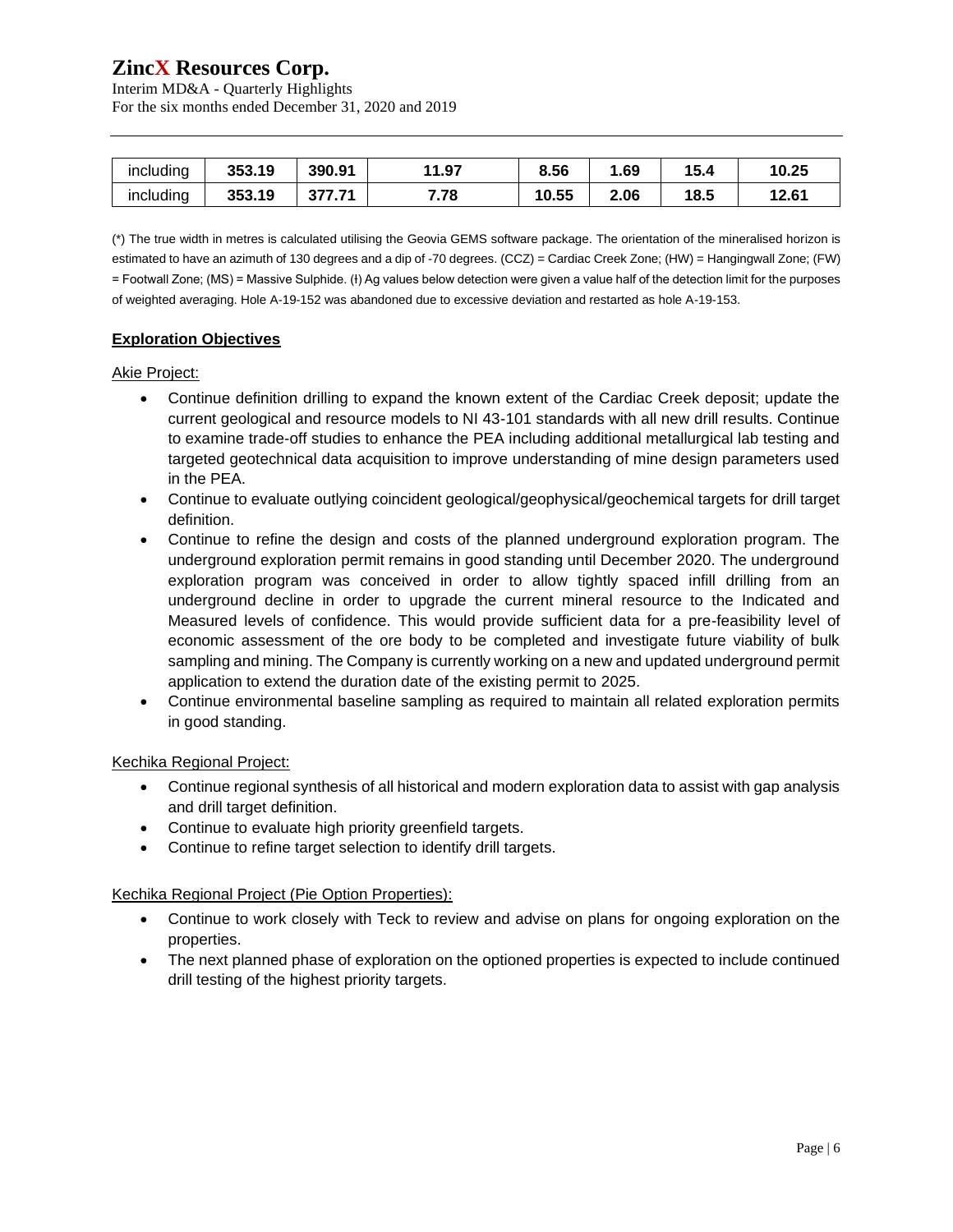Interim MD&A - Quarterly Highlights For the six months ended December 31, 2020 and 2019

Summary of exploration expenditures incurred on various properties:

|                                             |                      | Kechika         |    |                 |
|---------------------------------------------|----------------------|-----------------|----|-----------------|
|                                             | <b>Akie Property</b> | Regional        |    | Total           |
| <b>Acquisition Costs:</b>                   |                      |                 |    |                 |
| Balance, June 30, and December 31, 2020     | \$<br>24, 165, 241   | \$<br>192,768   | S. | 24,358,009      |
| Deferred exploration costs:                 |                      |                 |    |                 |
| <b>Balance, June 30, 2019</b>               | \$<br>46,122,514     | \$<br>4,368,025 |    | S<br>50,490,539 |
| Camp equipment, depreciation                | 59,868               |                 |    | 59,868          |
| Drilling                                    | 761,950              |                 |    | 761,950         |
| Geology                                     | 108,948              |                 |    | 108,948         |
| Community consultants                       | 151,848              |                 |    | 151,848         |
| Environmental studies and permit compliance | 43,723               |                 |    | 43,723          |
| <b>METC</b> recoverable                     | (197, 861)           |                 |    | (197,861)       |
| <b>Balance, June 30, 2020</b>               | 47,050,990           | 4,368,025       |    | 51,419,015      |
| Camp equipment, depreciation                | 20,821               |                 |    | 20,821          |
| Geology                                     | 47,331               |                 |    | 47,331          |
| Environmental studies and permit compliance | 8,443                |                 |    | 8,443           |
| Other                                       | 152                  |                 |    | 152             |
| Balance, December 31, 2020                  | \$<br>47,092,168     | \$<br>4,368,025 | \$ | 51,495,762      |
| <b>Total, June 30, 2020</b>                 | \$<br>71,216,231     | \$<br>4,560,793 | Ŝ. | 75,777,024      |
| Total, December 31, 2020                    | \$<br>71,292,978     | \$<br>4,560,793 | \$ | 75,853,771      |

#### **Results of Operations**

#### *Six Months Ended December 31, 2020 and 2019*

During the six months ended December 31, 2020, the Company reported a net and comprehensive loss of \$354,351 or \$0.00 per share compared to \$295,052 or \$0.00 per share during the same period last year, an increase in net loss of \$59,299. The increase in net loss was due to a decrease in deferred income tax recovery of \$241,445 and an increase in other income of \$34,955 offset by a decrease in overall expenses of \$147,191.

Income reported for the six months ending December 31, 2020 included interest income earned on the Company's cash deposits and short-term investments of \$23,633 (2019 - \$29,665), sale of marketable securities \$12,280 (2019 - \$Nil), sale of fixed asset \$10,995 (2019 - \$Nil) and other income and recoveries of \$1,886 (2019 - \$8,344 recovery of services during the 2019 summer drilling program) from a VAT recovery on travel expenses in Europe. The Company also recognized an accounting gain on adjustment for change in fair value of marketable securities of \$18,420 (2019 – loss of \$5,750).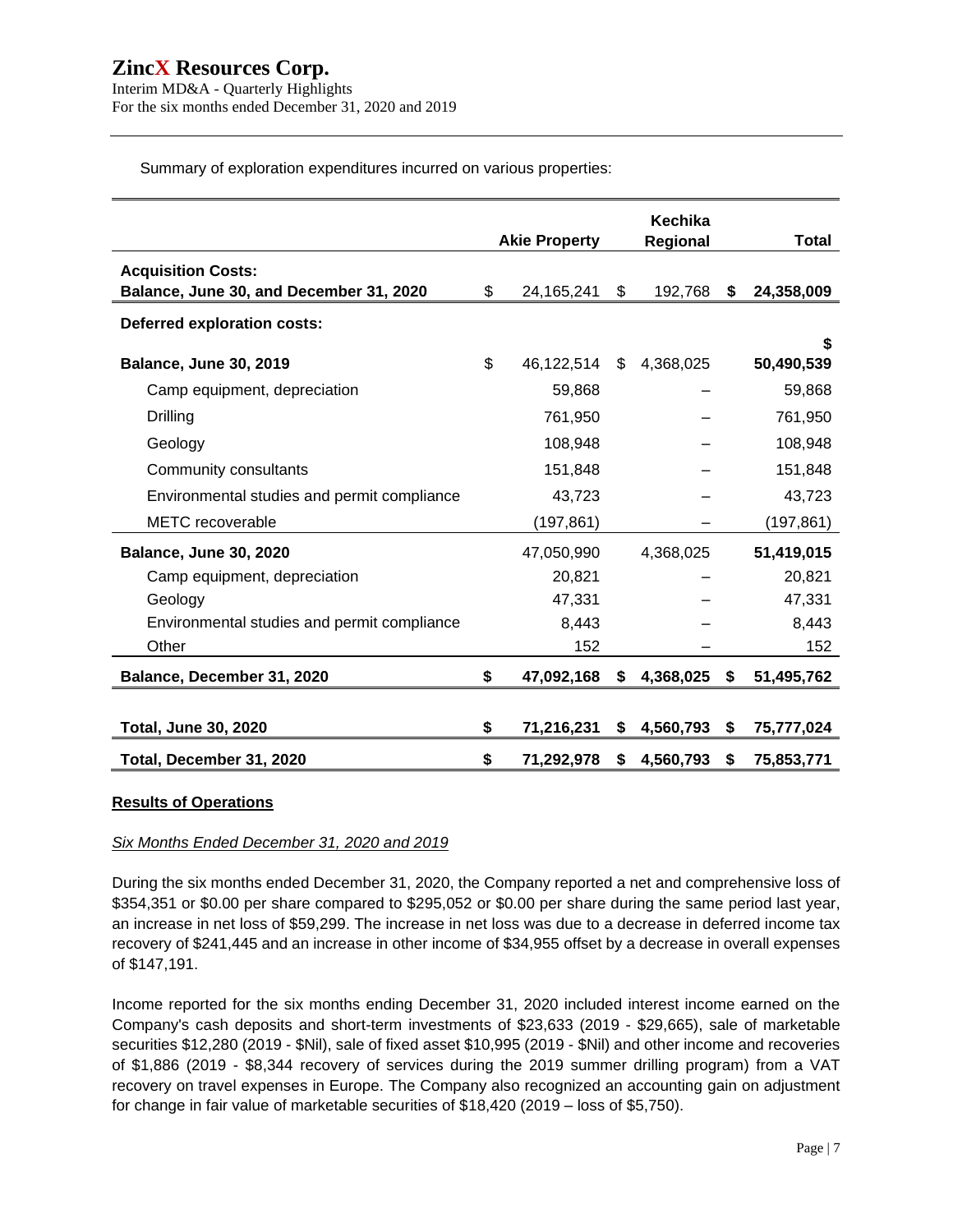The following expense categories contributed to the decrease in operating expenses by \$147,191 during the six months ended December 31, 2020 as compared to the same period of the previous fiscal year:

- Management fees decreased by \$87,000 due to reduced monthly management fees from \$29,500 to \$15,000 effective March 1, 2020;
- Office expenses decreased by \$11,425 as a result of the Company's cost savings initiatives,
- Travel and promotion expenses decreased by \$29,710 due to event and travel limitations imposed by the government on its COVID-19 safety measures and a recovery of travel expense due to cancelled travel arrangements; and
- Wages and benefits decreased by \$33,444 as a result of reduced salaries of its staff.

There were no changes in administrative fees during the comparative quarters.

#### *Three months ended December 31, 2020 and 2019*

During the three months ended December 31, 2020, the Company reported a net loss of \$187,971 or \$0.00 per share compared to a loss of \$298,717 or \$0.00 per share during the same quarter in fiscal 2020, a decrease in net loss of \$110,746. The decrease in net loss was primarily a result of a decrease in general and administration expenses of \$72,337 and an increase in other income of \$39,498.

The decrease in total general and administration expenses in the comparative quarters was primarily due to an adjustment of flow-through taxes of \$1,491, a decrease of management fees of \$43,500, office expenses of \$6,721, travel and promotion of \$19,318, and wages and benefits of \$20,588.

The increase in other income resulted from a gain on sale of marketable securities and fixed asset totalling \$13,565 and a fair market adjustment on marketable securities of \$15,170.

#### **Liquidity and capital resources**

The Company's working capital position remains strong with its cash deposit of \$578,439 (June 30, 2020 - \$208,938) and GIC investments of \$1,639,378 (June 30, 2020 - \$ 2,428,043) as of December 31, 2020. Management believes that the Company has sufficient funds to meet its current obligations as they become due and to fund its exploration projects and administrative overhead for the next twelve months.

At December 31, 2020, the Company reported working capital of \$731,961 compared to \$1,180,382 at December 31, 2019, representing a decrease in working capital of \$448,421. The decrease in working capital was a result of reduced general operating activities and exploration expenditures incurred during the period.

Net cash increased by \$369,501 from \$208,938 at June 30, 2020 to \$578,439 at December 31, 2020.

During the six months ended December 31, 2020, the Company utilized its cash and cash equivalents as follows:

- (a ) the Company used \$392,770 of its cash in operating activities compared to \$322,616 during the same period of the previous fiscal year;
- (b ) exploration expenditures during the period were \$55,927 compared to \$1,364,557 during the same period of the previous fiscal year, the decrease was a result of the Company postponing its exploration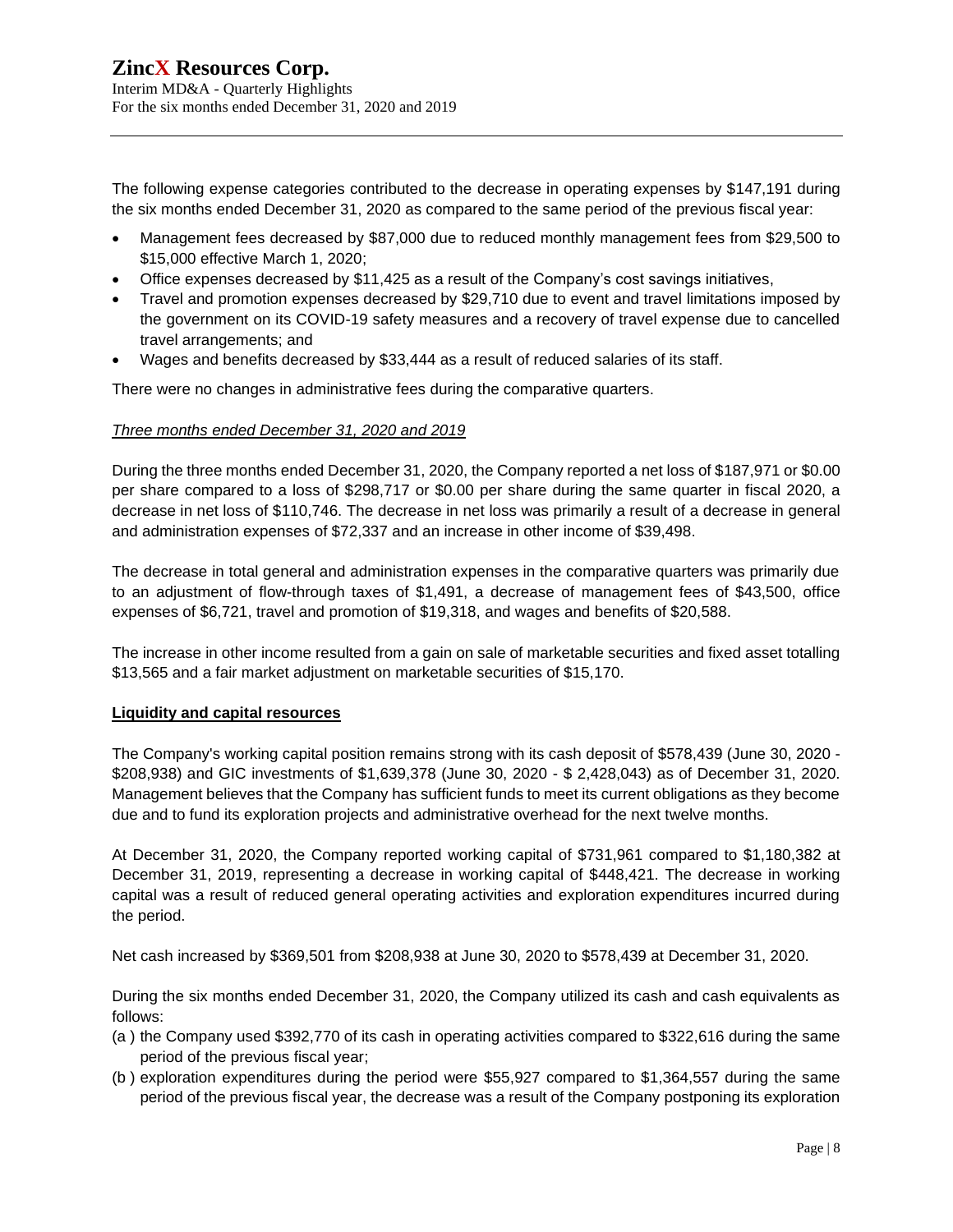Interim MD&A - Quarterly Highlights For the six months ended December 31, 2020 and 2019

program due to COVID19 safety measures;

- (c ) the Company purchased equipment for \$1,010 during the current period compared to \$31,999 for the comparative period last year;
- (d ) the Company received proceeds of \$15,051 (2019 \$Nil) from sale of a fixed asset;
- (e ) the Company redeemed \$800,000 (2019 \$1,503,768) of its GIC investments and received an aggregate interest of \$11,000 (2019 - \$29,876) on the redemption of the GICs;
- (f ) there was no private placement during the current reporting period as compared to 1,016,666 flowthrough shares issued for net proceeds of \$144,875 in the comparative period last year;
- (g ) \$45,000 (2019 \$45,000) was paid for its office rent; and
- (h ) the Company received proceeds of \$38,145 (2019 \$Nil) from the sale of marketable securities.

The Company's current assets excluding cash consisted of the following:

|                                          | December 31, 2020 | June 30, 2020 |
|------------------------------------------|-------------------|---------------|
| Government Sales Tax credits             | S<br>8.517        | 8,348         |
| Interest accrued on reclamation deposits | 1,320             | 315           |
| Prepaid expenses                         | 48,320            | 35,670        |
| Marketable securities at fair value      | 26,180            | 33,625        |
| <b>GIC</b> investments                   | 1,639,378         | 2,428,043     |

As of December 31, 2020, the Company held GIC investments totaling \$1,612,000 (2019 - \$1,000,000) with accrued interest of \$27,378 (2019 - \$11,802). The GIC investments yield an average fixed interest rates of 1.70% to 2.38% (2019 – 2.17%-2.4%) and are fully redeemable.

Current liabilities as of December 31, 2020 consisted of the following:

- trade payables and accrued liabilities of \$62,995 (June 30, 2020 \$67,299), and were paid subsequent to December 31, 2020;
- current portion of lease liability of \$78,520 (June 30, 2020 \$36,580) recognized on the office lease in accordance to IFRS 16;
- due to related parties of \$1,399,686 (June 30, 2020 \$1,400,686) funded by Tongling for the Akie Property's drill program; and
- flow-through premium liability of \$29,992 (June 30, 2020 \$29,992) recorded in connection with the December 2019 flow-through private placement. The flow-through premium liability does not represent cash liability to the Company and will be fully amortized by December 2021 after the Company incurs qualifying flow-through exploration expenditures of \$152,500.

Subsequent to December 31, 2020, the Company issued 40,000 common shares on the exercise of 40,000 stock options for gross proceeds of \$4,800.

The other sources of funds potentially available to the Company are through the exercise of outstanding stock options. See Item 1.15 – Other Requirements – Summary of Outstanding Share Data. There can be no assurance, whatsoever, that any or all these outstanding exercisable securities will be exercised.

The Company has and may continue to have capital requirements in excess of its currently available resources. In the event the Company's plans change, its assumptions change or prove inaccurate, or its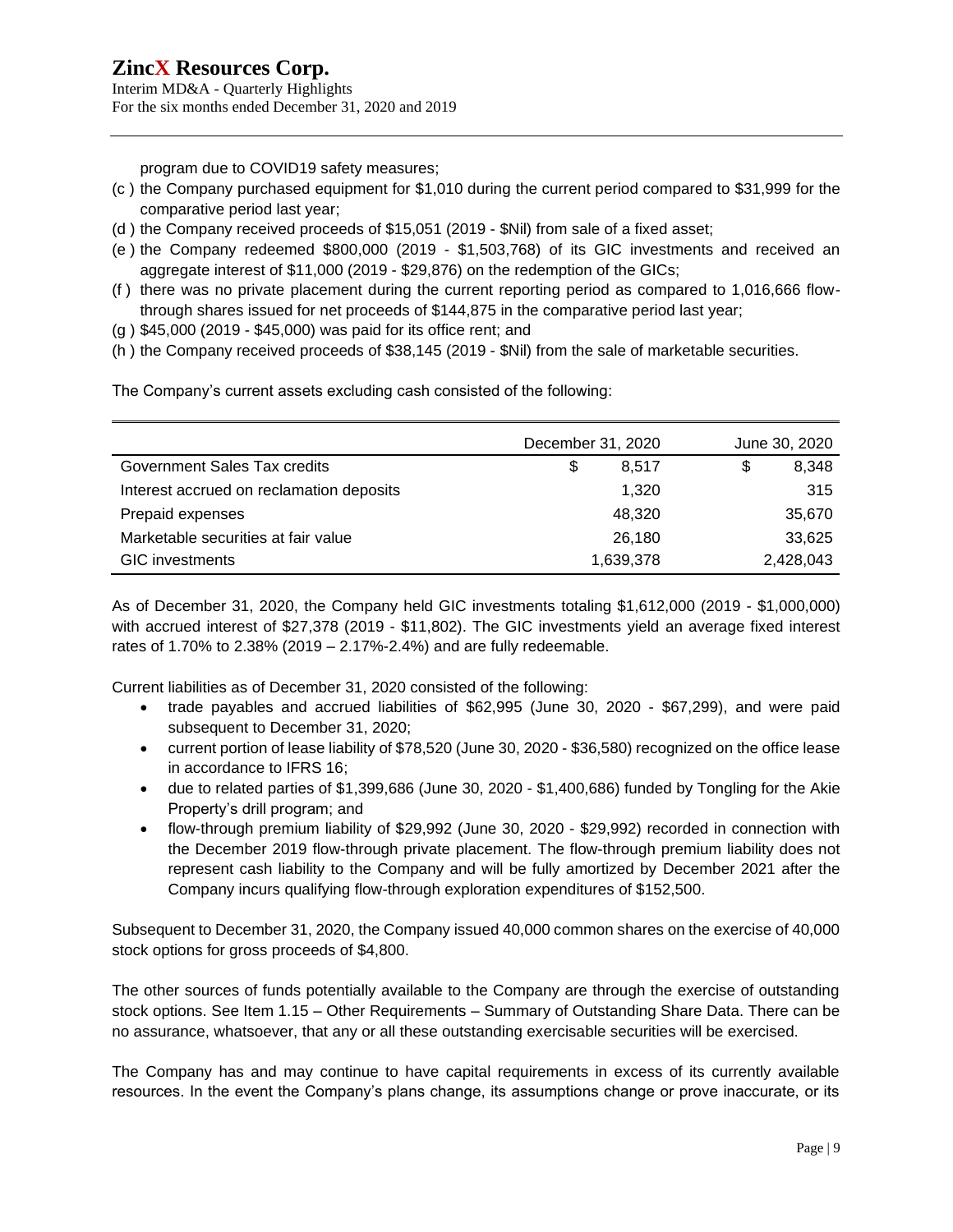# **ZincX Resources Corp.** Interim MD&A - Quarterly Highlights For the six months ended December 31, 2020 and 2019

capital resources in addition to projected cash flow, if any, prove to be insufficient to fund its future operations, the Company may be required to seek additional financing. Although the Company has been successful in raising the above funds, there can be no assurance that the Company will have sufficient financing to meet its future capital requirements or that additional financing will be available on terms acceptable to the Company in the future.

The Company's overall success will be affected by its current or future business activities. The Company is currently in the process of acquiring and exploring its interests in resource properties and has not yet determined whether these properties contain mineral deposits that are economically recoverable. The continued operations of the Company and the recoverability of expenditures incurred in these resource properties are dependent upon the existence of economically recoverable reserves, securing and maintaining title and beneficial interest in the properties, obtaining necessary financing to explore and develop the properties, and upon future profitable production or proceeds from disposition of the resource properties.

The Company is exposed in varying degrees to a variety of financial instrument related risks:

## *Credit Risk*

Credit risk is the risk that one party to a financial instrument will fail to discharge an obligation and cause the other party to incur a financial loss. The Company's primary exposure to credit risk is on its bank deposits of \$578,439 (June 30, 2020 - \$208,938) and short-term investments in GICs with the fair value of \$1,639,378 (June 30, 2020 - \$2,428,043). This risk is managed by using major Canadian banks that are high credit quality financial institutions as determined by rating agencies.

The Company's secondary exposure to credit risk is on its receivables. This risk is minimal as receivables consist primarily of refundable government sales taxes and interest accrued on GIC investments.

# *Liquidity Risk*

Liquidity risk arises through the excess of financial obligations over available financial assets due at any point in time. The Company's objective in managing liquidity risk is to maintain sufficient readily available reserves in order to meet its liquidity requirements at any point in time. The Company achieves this by maintaining sufficient cash and cash equivalents. As of December 31, 2020, the Company was holding combined cash and investments of \$2,217,817 (June 30, 2020 - \$2,636,981) to settle its current liabilities of \$1,570,193 (June 30, 2020 - \$1,534,557). Management believes it has sufficient funds to meet its current obligations as they become due and to fund its exploration projects and administrative costs for the next 12 months.

#### *Market risk*

Market risk is the risk of loss that may arise from changes in market factors such as interest rates, foreign exchange rates, and commodity and equity prices. These fluctuations may be significant and the Company, has exposure to these risks.

#### *a. Interest Rate Risk*

Interest rate risk is the risk that the fair value of future cash flows of a financial instrument will fluctuate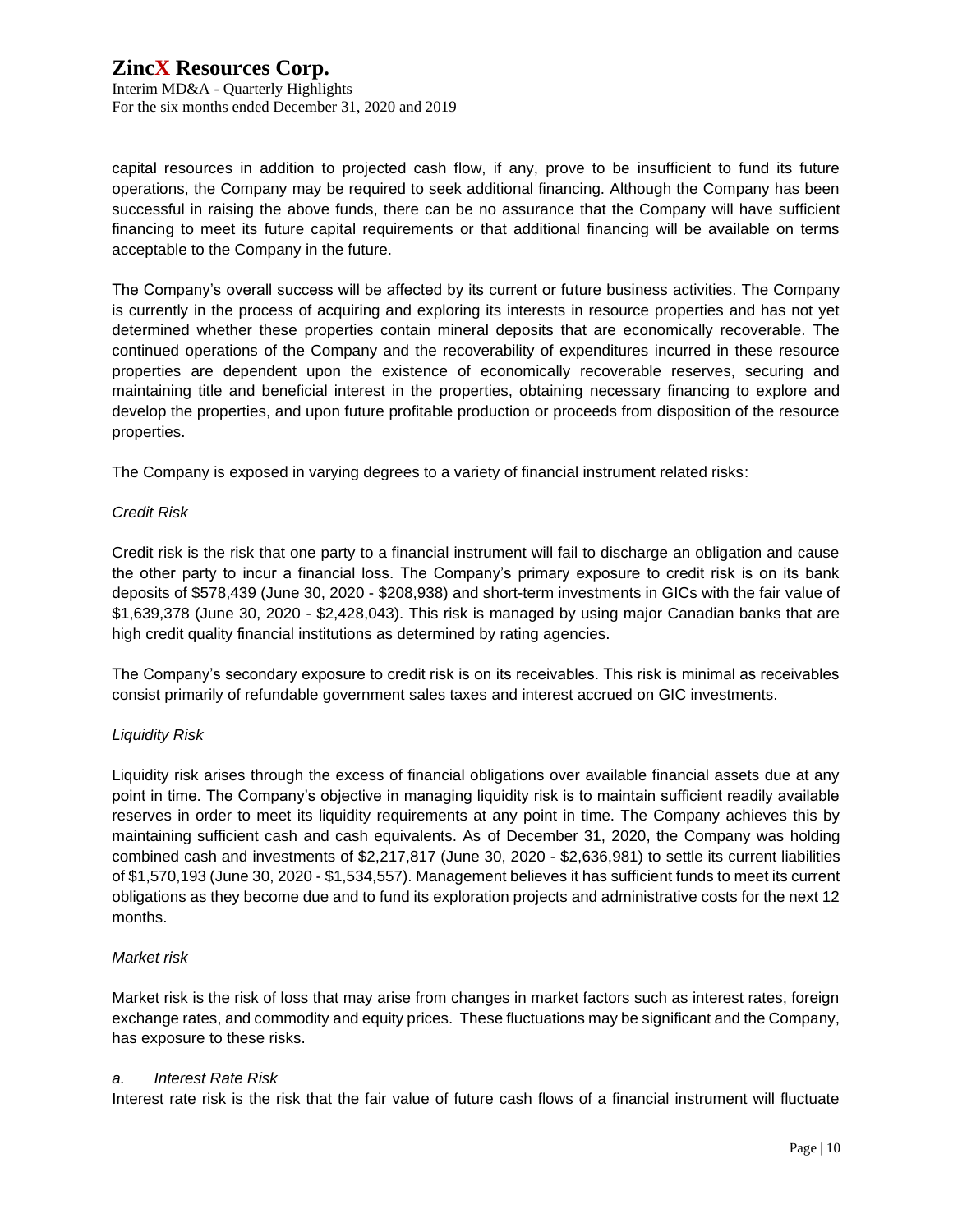Interim MD&A - Quarterly Highlights For the six months ended December 31, 2020 and 2019

because of changes in the market interest rates. The Company is not exposed to significant interest rate risk.

## *b. Currency Risk*

The Company operates in Canada and is therefore not exposed to significant foreign exchange risk arising from transactions denominated in a foreign currency.

## *c. Price risk*

The Company is exposed to price risk with respect to commodity and equity prices. Equity price risk is defined as the potential adverse impact on the Company's earnings due to movements in individual equity prices or general movements in the level of the stock market. Commodity price risk is defined as the potential adverse impact on earnings and economic value due to commodity price movements and volatilities. The Company closely monitors certain commodity prices, individual equity movements, and the stock market to determine the appropriate course of action to be taken by the Company.

The Company also maintains investments in certain marketable securities. There can be no assurance that the Company can exit these positions if required, resulting in proceeds approximating the carrying value of these securities.

## **Transactions with related parties**

Key management personnel includes persons having the authority and responsibility for planning, directing, and controlling the activities of the Company as a whole. Key management personnel comprise of the directors of the Company, executive and non-executive, and Vice President of Exploration.

The remuneration of the key management personnel during the six months ended December 31, 2020 and 2019 were as follows:

| December 31,                                                          | 2020        |   | 2019    |
|-----------------------------------------------------------------------|-------------|---|---------|
|                                                                       |             |   |         |
| Consulting fees (ii)                                                  | \$<br>4.000 | S | 7,500   |
| Exploration and evaluation expenditures (geological consulting) (iii) | 57.254      |   | 80,640  |
| Management fees (i)                                                   | 90,000      |   | 177,000 |
| Other employment benefits (iv)                                        | 13.616      |   | 14,315  |
| Total                                                                 | 164.870     |   | 279,455 |

Transactions with key management and other related party transactions:

(i) Pursuant to a management and administrative services agreement amended effective July 1, 2011 and May 1, 2014 with Varshney Capital Corp. ("VCC"), a company with two common directors, the Company agreed to pay monthly management and administrative fees of \$29,500 and \$5,000, respectively. Effective March 1, 2020, the management fees were reduced to \$15,000 per month.

During the six months ended December 31, 2020, the Company paid \$90,000 (2019 – \$177,000) for management fees and \$30,000 (2019 – \$30,000) for administrative fees to VCC;